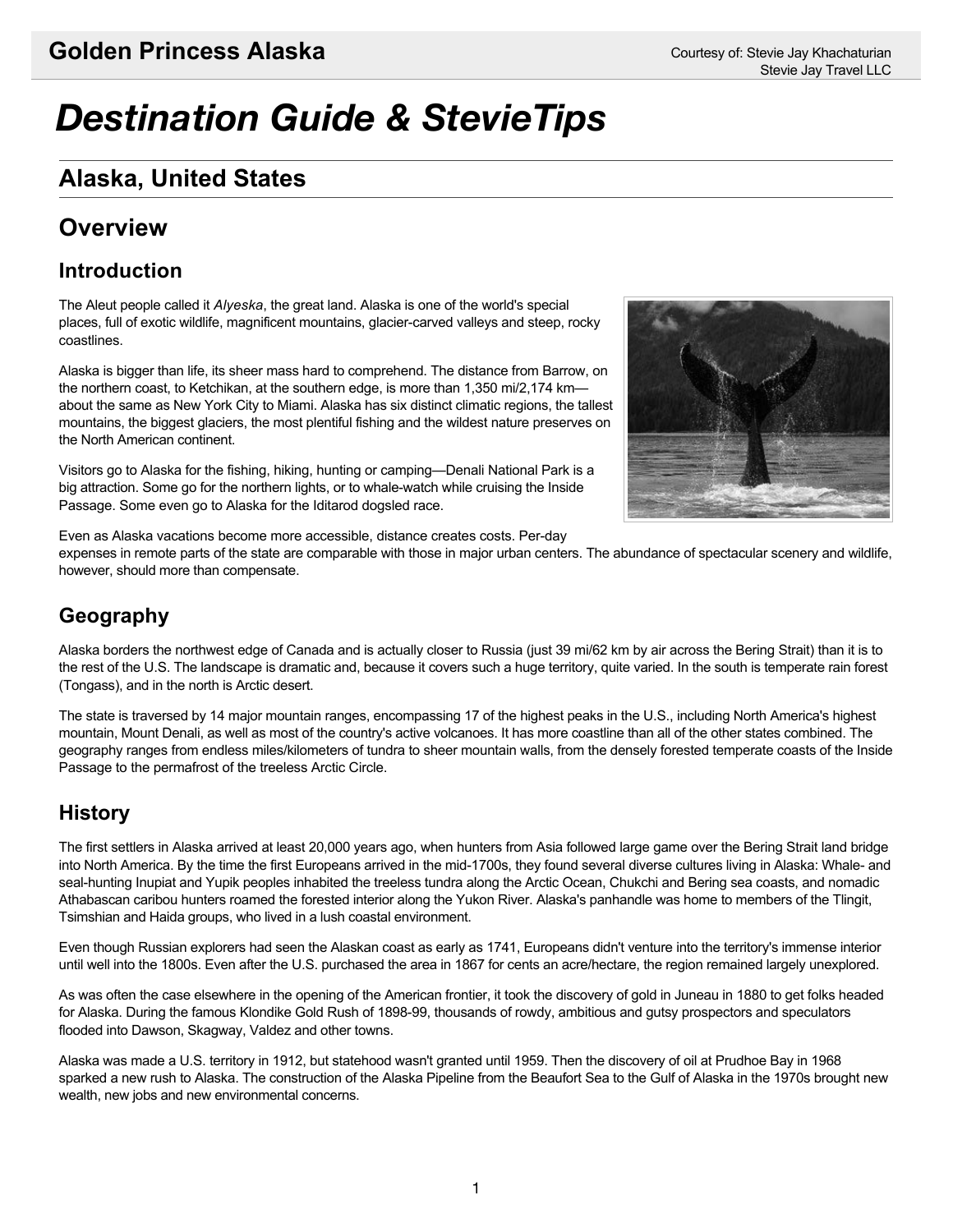Even now, the debate continues as to how much of Alaska's pristine wilderness should be developed. Most recently, the focus has been on oil development in the Arctic National Wildlife Refuge, declining populations of marine mammals in the Bering Sea, and the impact from cruise-ship travel and other tourist activity, especially in southeastern Alaska. cruise-ship travel and other tourist activity, especially in southeastern Alaska.

# **Snapshot Snapshot**

Alaska's main attractions include spectacular scenery, wildlife viewing, camping, skiing, the northern lights, volcanoes, Inside Passage cruises, hiking, riverboat rides, fishing, canoeing, river and sea kayaking, friendly people, Alaska Native and Russian cultures, totem poles, glaciers and dogsled rides. glaciers and dogsled rides.

Most people will like Alaska, but the state has special appeal for nature lovers and the adventurous. Those on a strict budget may opt to tour the coasts via Alaska's Marine Highway ferries rather than by cruise ships. Motor homes, recreational vehicles and camper vans are available to rent for those who want to explore the state's interior highways or drive the Alaska Highway through Canada.

# **Potpourri Potpourri**

Alaska is from an Aleut word meaning "great country" or "what the sea breaks against." Alaska is from an Aleut word meaning "great country" or "what the sea breaks against."

The state of Alaska has 33,904 mi/54,585 km of coastline, more than the rest of the U.S. combined. The state of Alaska has 33,904 mi/54,585 km of coastline, more than the rest of the U.S. combined.

All Alaskans (who apply and qualify for it) receive an annual Permanent Fund Dividend check that averages around US\$1,100 per person (including children). The dividend is funded by North Slope oil taxes and profits from investments. (including children). The dividend is funded by North Slope oil taxes and profits from investments.

In the unique history of Alaska, the male-to-female ratio across the state has often been quite imbalanced. As a result, a saying began among Alaskan women that in Alaska "the odds are good, but the goods are odd." This joke has failed to wither with time or the balancing of the odds. of the odds.

Juneau is the only U.S. state capital that cannot be reached by highway. It is located 573 mi/916 km by air from Anchorage, the state's largest city and populated area. With as many roads as a New England state but a landmass triple the size of Texas (only 12 major highways are open year-round), Alaska is a place where flight is commonplace and pilots are many. are open year-round), Alaska is a place where flight is commonplace and pilots are many.

Geologically, Alaska is an amazingly active location. Small earthquakes are common in many parts of Alaska, and midsized ones frequently shake the thinly populated Aleutian Islands. The devastating 1964 Good Friday Earthquake registered 9.2 on the Richter scale, making it the most powerful temblor ever recorded in North America. In addition, 80% of the active volcanoes in the U.S. are in Alaska, and major eruptions in the Aleutian Islands occur almost every year. eruptions in the Aleutian Islands occur almost every year.

Dog mushing is the official state sport of Alaska. Dog mushing is the official state sport of Alaska.

Former Secretary of State William H. Seward bought Alaska from Russia for US\$7.2 million in 1867. At approximately US\$0.02 per acre/half-hectare, it was a bargain that some called Seward's Folly. acre/half-hectare, it was a bargain that some called Seward's Folly.

# **Anchorage, Alaska Anchorage, Alaska**

### **Overview Overview Golden Princess Alaska** Courtesy of: Stevie Jay Khachaturian

# **Introduction Introduction**

Anchorage, Alaska, is big-city living. It is home to more than a quarter-million people—nearly half the state's population. The city has shopping malls, national discount stores, movie theaters, fast-food restaurants, fine dining, high-rise hotels and a busy international airport. That makes Anchorage an anomaly in a state where the featured attraction is wilderness specifically Denali National Park, the Kenai Peninsula and Katmai National Park. Alaska's residents joke that visitors can't really claim to have seen the state until they leave Anchorage.

But, as with most places in Alaska, the wilderness is never far away. The snowcapped Chugach Mountains rise just behind the city, and some of the state's premier natural attractions are within a day's travel. If you visit in summer, you'll have extra time to see the sights—there are 17-21 hours of daylight per day then.

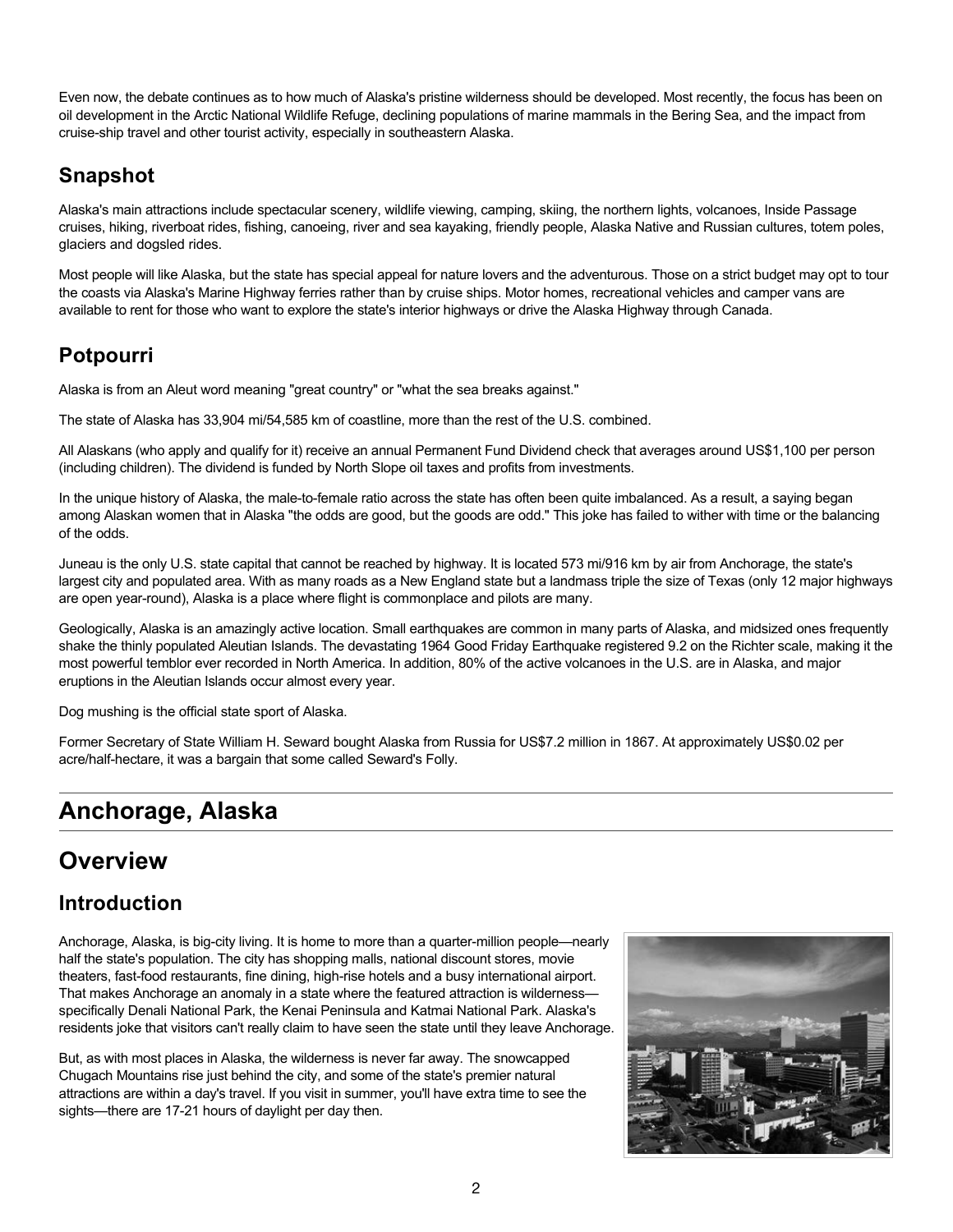#### **Highlights Highlights Sights**—Browsing at the Anchorage Market and Festival; views from the tram to the top of Mount Alyeska in Girdwood and from the Glen

Sights—Browsing at the Anchorage Market and Festival; views from the tram to the top of Mount Alyeska in Girdwood and from the Glen Alps Trailhead within Chugach State Park; beluga whales and Dall sheep along Turnagain Arm; watching floatplanes land and take off at Lake Hood; fishing for salmon in Ship Creek in the heart of downtown. **Museums**—The Anchorage Museum at Rasmuson Center, which houses art galleries, the Smithsonian Arctic Studies Center, the

Museums—The Anchorage Museum at Rasmuson Center, which houses art galleries, the Smithsonian Arctic Studies Center, the Imaginarium Discovery Center and the Thomas Planetarium; the vast collection of Alaska Native exhibits and arts demonstrations at the Alaska Native Heritage Center; Alaska's aviation legacy at the Alaska Aviation Heritage Museum; moose and whale skeletons at the Alaska Museum of Science and Nature. **Memorable Meals**—The Glacier Brewhouse for herb-encrusted halibut or Alaskan king crab legs; freshly caught Alaska wild salmon or

Memorable Meals—The Glacier Brewhouse for herb-encrusted halibut or Alaskan king crab legs; freshly caught Alaska wild salmon or Dungeness crab at Simon & Seafort's; pizza at Moose's Tooth Pub and Pizzeria; the filet mignon at Club Paris; the seafood fusilli or lamb osso buco at Orso; macadamia-nut halibut at Marx Brothers' Cafe; blueberry-patch truffle at Modern Dwellers Chocolate Lounge. **Late Night**—A concert at the Alaska Center for the Performing Arts; a nightcap at the Crow's Nest; live music at McGinley's Irish Pub;

Late Night—A concert at the Alaska Center for the Performing Arts; a nightcap at the Crow's Nest; live music at McGinley's Irish Pub; martinis at Bernie's Bungalow Lounge; partying in the maze of bars at Chilkoot Charlie's.

Walks—Strolling the Tony Knowles Coastal Trail in the almost-midnight sun of midsummer; hiking Flattop Mountain or nature trails in Chugach State Park; the free 45-minute Alaska Public Lands Information Center walking tour in downtown Anchorage; searching for moose, beavers and birds at Kincaid Park or Potter Marsh; biking through the forests and along the salmon stream of the Chester Creek Trail.<br>.

### Denali National Park, Alaska **Denali National Park, Alaska Denali National Park, Alaska**

## **Overview**

### **Introduction**

For many people, the vast Denali National Park, covering 9,375 sq mi/24,280 sq km between Anchorage and Fairbanks, is the highlight of a trip to Alaska. It's a truly spectacular area, featuring the majestic 20,310-ft/6,190-m Mount McKinley (many Alaskans prefer the Tanaina name, Denali), the tallest mountain in North America. More than 155 species of birds and 37 species of mammals, including Dall sheep, caribou, grizzly bears, moose and wolves, inhabit the park. The landscape is at its most verdant during July and August. There are beautiful fall colors (and fewer travelers) in early September.

available.<br>available. Foot Secret Content Economics And Travel Media Christ Pullin Countries and Identities models holder. The park is best seen as a three-night stop, especially if you are taking the train between Fairbanks and Anchorage. Mid-May to mid-September, the park offers interpretive talks and walks with guides, and all-day bus tours take visitors deep into the park. Be aware that the park road is restricted to tour- and shuttle-bus traffic for most of its 90-mi/145-km length. Book bus tours in advance: They fill up fast. Other park activities and facilities include fishing,



Lodging in the park is restricted to a few privately-owned wilderness lodges and campsites. There are six National Park Service run campsites in the park. Other lodging is available just outside the park's entrance, where you will also find restaurants and private parks for recreational vehicles.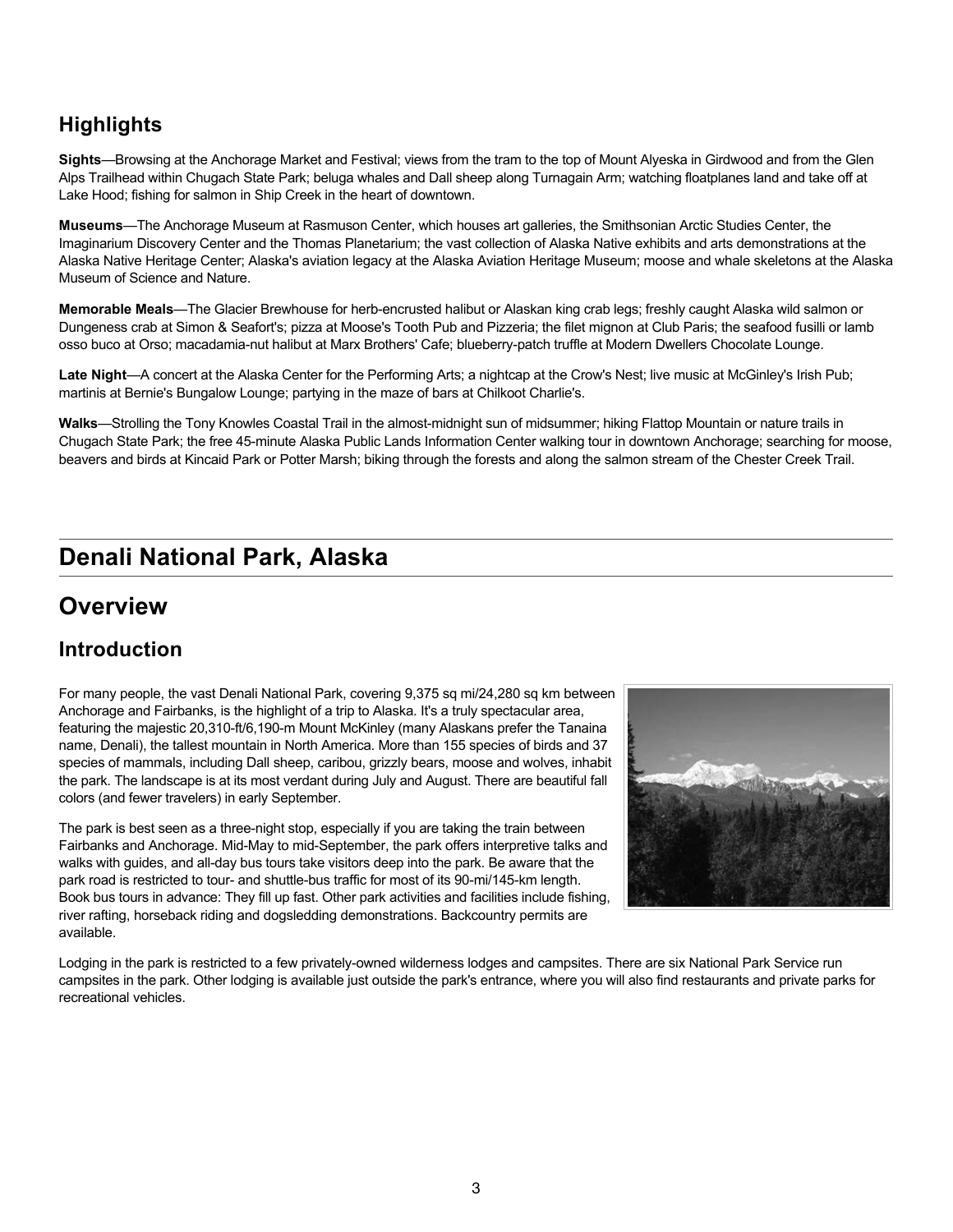# **Seattle, Washington**

# **Overview**

### **Introduction**

The combination of water, hills and lush greenery in a mountain setting on the shores of Puget Sound make Seattle, Washington, one of the most beautiful urban areas in the U.S. With its efficient bus system and compact downtown district, Seattle is also user-friendly.

Seattleites have plenty to brag about: There's the Space Needle and Pike Place Market, plus the Mariners, Seahawks and Sounders FC sports teams. There are fine restaurants, good museums and a vigorous arts scene.

Even Seattle's infamous rainy winter weather has a good side. All that rain helps make Seattle the evergreen "Emerald City" and produces wonderful flowers. And Seattle is where Starbucks got its start, in 1971, at Pike Place Market.



### **Highlights**

**Sights**—The spectacular variety of Pike Place Market; the view from the Space Needle; the view of Puget Sound from the decks of Washington State Ferries; the Volkswagen-crushing troll and other public art in Fremont; the historic buildings and galleries of Pioneer Square Historic District; the city skyline from Gas Works Park; the Hiram M. Chittenden Locks in Ballard.

**Museums**—The interactive music exhibits at the Experience Music Project and the adjoining Science Fiction and Fantasy Hall of Fame; Native American and African art at the Seattle Art Museum; the stunning beauty of the Olympic Sculpture Park on the waterfront; the impressive holdings of the Seattle Asian Art Museum; cutting-edge contemporary art at the University of Washington's Henry Gallery; aviation and aerospace artifacts at the Museum of Flight; gorgeous glassworks at Chihuly Garden and Glass.

**Memorable Meals—The fresh seafood and beautiful views at Anthony's Pier 66 and Chinook's at Salmon Bay; creative Pacific Northwest**<br>diabase at the lagandary Pablic Jay Rasy Wrights American actuage and acharat at the acto dishes at the legendary Dahlia Lounge; unique Italian-American entrees and cabaret-style entertainment at The Pink Door; the inspired dishes and table-side service at El Gaucho; espresso everywhere.

**Late Night**—Dessert at Dilettante Mocha Cafe; jazz at Dimitriou's Jazz Alley; the best bands in town at Tractor Tavern, Neumos or The Showbox; salsa and swing dancing at Century Ballroom; viewing city lights from Salty's on Alki Beach; hanging out in Belltown; bar-hopping on Capitol Hill; Iate-night breakfast at 13 Coins Restaurant.

**Walks**—Along Elliott Bay and through the Olympic Sculpture Park; the Washington Park Arboretum and its Japanese Garden; Volunteer Park Arboretum on Capitol Hill; Alki Beach Park for a California-esque stroll; walking, biking or skating through the city on the Burke-Gilman Trail. Seattle Aquarium; the highly regarded Woodland Park (especially the covered player); Carek; the fish Park (esp

#### $S_{\text{S}}$  regarded Woodland Park  $\overline{C}_{\text{S}}$ de der at the Hiram M. Chief M. Chief M. Chief M. Chief McPhee to bizarre Archie McPhee to and novel **Geography**

freshwater lakes also shape the city. Lake Union is home to the houseboat community spotlighted in the movie *Sleepless in Seattle*, and spanned by two bridges, separates Seattle from Bellevue, Redmond (home to Microsoft), Kirkland and other suburban cities on the freshwater lakes also shape the city. Lake Union is home to the houseboat community spotlighted in the movie *Sleepless in Seattle*, and Seattle borders Puget Sound, the salty inland waterway that flows through the Strait of Juan de Fuca into the Pacific Ocean. Several more recently has been home to massive redevelopment projects, including the site of Amazon's headquarters. Gigantic Lake Washington, Eastside.

more recently has been home to massive redevelopment projects, including the site of Amazon's headquarters. Gigantic Lake Washington, Seattle's waterfront hugs the curve of Elliott Bay. Pioneer Square, the oldest part of the city, is to the south, just up from the Alaskan Way waterfront, and comprises the southwest corner of downtown Seattle. Two massive sports stadiums stand just south of the neighborhood:<br>Calculation in the neighborhood: baseball team. Directly southeast of Pioneer Square lies the multiethnic International District, filled with Asian grocery stores and gift shops. CenturyLink Field houses the Seahawks football team and the Sounders FC soccer team; Safeco Field is home to the Seattle Mariners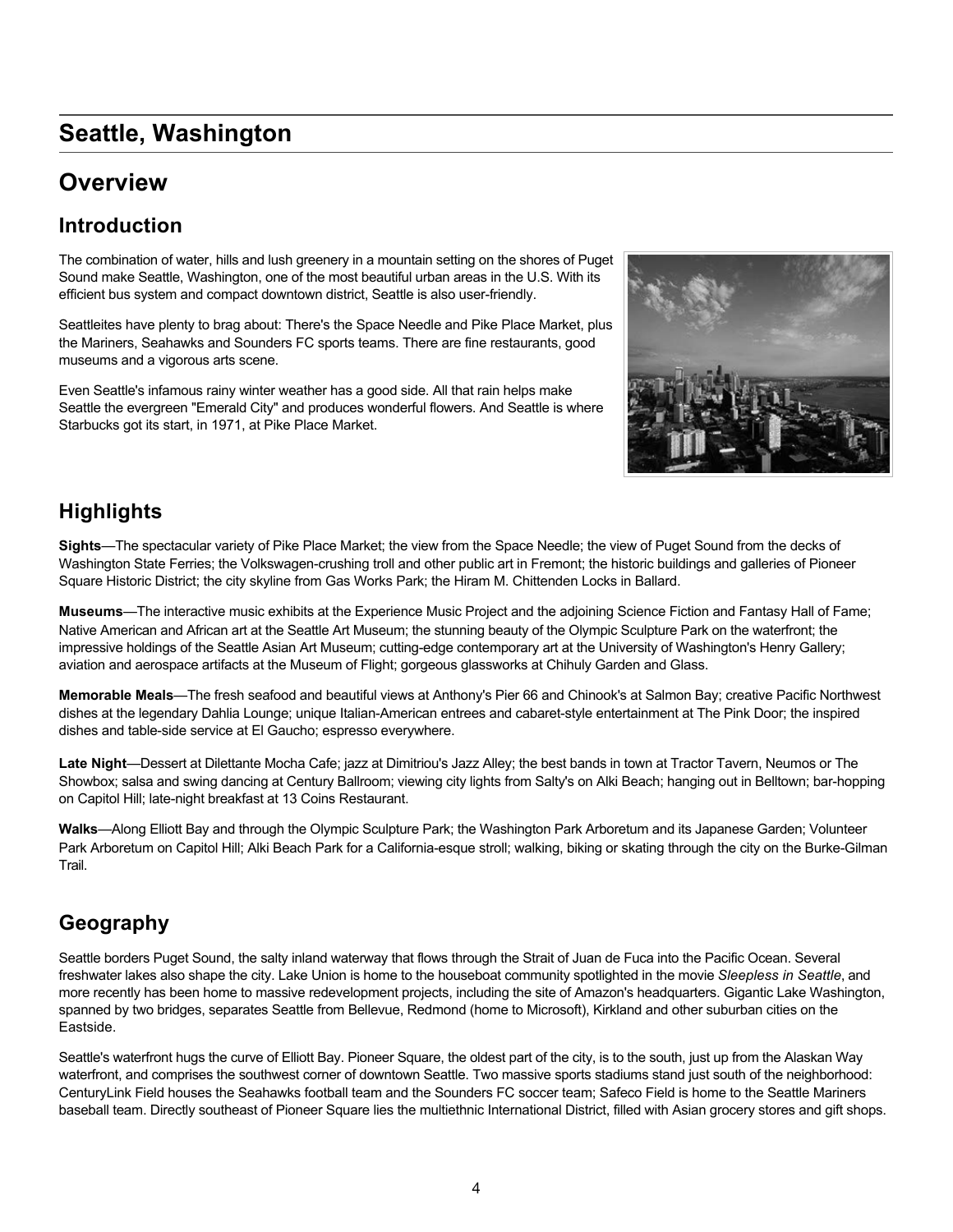Pike Place Market enjoys a central location in downtown Seattle above the Seattle Aquarium and waterfront. North of the Market is trendy Belltown. Seattle Center lies even farther north, about a mile/kilometer from the downtown core, at the foot of elegant Queen Anne Hill. Hip Capitol Hill rises to the east, on the other side of Interstate 5. North of the Ship Canal and Lake Union, the funky neighborhoods of Ballard, Fremont, Wallingford and the University District run west to east.

#### **History** The Aleut people called it *Alyeska*, the great land. Alaska is one of the world's special

Seattle got its start in 1851, when a small group of courageous pioneers dropped anchor at windy, inhospitable Alki Point in what's now West Seattle. Soon the settlers moved to a better location across the water on Elliott Bay. They built a town in present-day Pioneer Square and called it Seattle after a friendly Native American, Chief Sealth of the Duwamish tribe.

The first business, a lumber mill at the foot of Yesler Avenue, fed the demand for timber created by the California gold rush. The town survived the Great Seattle Fire of 1889, which nearly gutted the wooden business district. Optimistic residents built over the ashes, creating the handsome redbrick structures that still grace Pioneer Square.

Seattle boomed in the late 1890s, when prospectors struck gold in the Alaska-Yukon fields. The city became a major transit point for fortune hunters heading north. Merchants grew rich outfitting the gold rushers, and shipbuilders raced to create boats for the Seattle-Alaska route. big attraction. Some go for the northern lights, or to whale-watch while cruising the Inside

The city became an important shipping and industrial center in the early 20th century. World War II strengthened the logging industry and sparked shipbuilding, aviation and other war-related activities. The Boeing Corporation fueled the city's economy in the postwar decades. Seattle hosted the 1962 World's Fair on what is now Seattle Center, home of the Space Needle. expenses in remote parts of the state are comparable with those in major urban centers. The abundance of spectacular scenery and wildlife,

In 1971, the world's first Starbucks opened in Pike Place Market, and Seattle soon became the espresso capital of the country. The city became a major player in the tech industry when Microsoft, Amazon.com and other companies set up shop in the 1980s and 1990s. Although Boeing, once a major employer, has moved its headquarters to Chicago, the Seattle metropolitan area remains home base for such big names as Nordstrom, Costco and REI. Seattle is also a major port for foreign trade. **Geography**

#### **Potpourri** the rest of the landscape is dramatic and, because it covers such a huge temperate rain forest such a huge territory,  $\alpha$ (Tongass), and in the north is Arctic desert.

The ubiquitous Starbucks moniker arose from an old mining camp on Mount Rainier called Starbo. This name reminded an original<br>The ubiquitous Starbucks moniker arose from an old mining camp on Mount Rainier called Starbo. T Starbucks partner of a character named "Starbucks" in one of his favorite books, Moby Dick. ed an original mountain, Mount Denali, as well as most of the country's active volcanoes. It has more coastline than all of the other states combined. The

The term "Skid Row" originated in Seattle's Pioneer Square. Today, it's known as Yesler Way.

the reservoir—forced the community to join Seattle in 1907. Embittered locals hung the flag at half-mast and draped City Hall in black crepe. Ballard, the old Scandinavian fishing district, was once an independent city. A water shortage—exacerbated by a suspicious dead horse in

The Seattle Police Department was the first in the U.S. to put police on bicycles.

Harbor Island, which is a part of the Port of Seattle, is the nation's largest man-made island. Halbor Island, Which is a part of the Port of Seatue, is the hallon's largest man-made island.

The Space Needle sways approximately 1 in/2.5 cm for every 10 mph/16 kph of wind, but 30-ft/9-m bolts keep it firmly anchored at the base of Queen Anne Hill. The tower's original name was Space Cage. The nation's first revolving restaurant opened in the top dome of the Space In the condition of the state who live in a luminous coastal groups. The Needle; still open for business today, it's known as SkyCity.

The Seattle Public Library system has the highest per-capita percentage of library-card holders in the U.S. und boutto the 1800s. Even after the understanding the area in the area in 1867 for cents and the region remained largely unexplored.

Standing nearly 3 mi/5 km tall, Mount Rainier is the highest point in Washington. One of the world's most massive volcanoes, it first erupted about a half-million years ago. If it erupts again, it will cause catastrophic damage to the Seattle region. for Alaska. During the famous Company of the famous Company of row distributious company prospectors and guide the famous prospectors and specifical and specific and specific and specific and specific and specific and spec

Keep your eyes peeled for familiar faces when dining or grabbing coffee around town: Bill Gates, Paul Allen, Dave Matthews, Eddie Vedder and authors Neal Stephenson, Terry Brooks, Jonathan Raban, Timothy Egan and Dan Savage call the Emerald City home. Bruce Lee and and dathors from Supponson, from y Brooks, condition ridgen, milliony Egan and Ban carago can the Emorald ony homor Brace E<br>Jimi Hendrix were also Seattleites. sparked a new rush to Alaska Pipeline from the Alaska Pipeline from the Beaufort Sea to the 1970s brought new season Sea to the 1970s brought new season Sea to the 1970s brought new season Sea to the 1970s brought new seas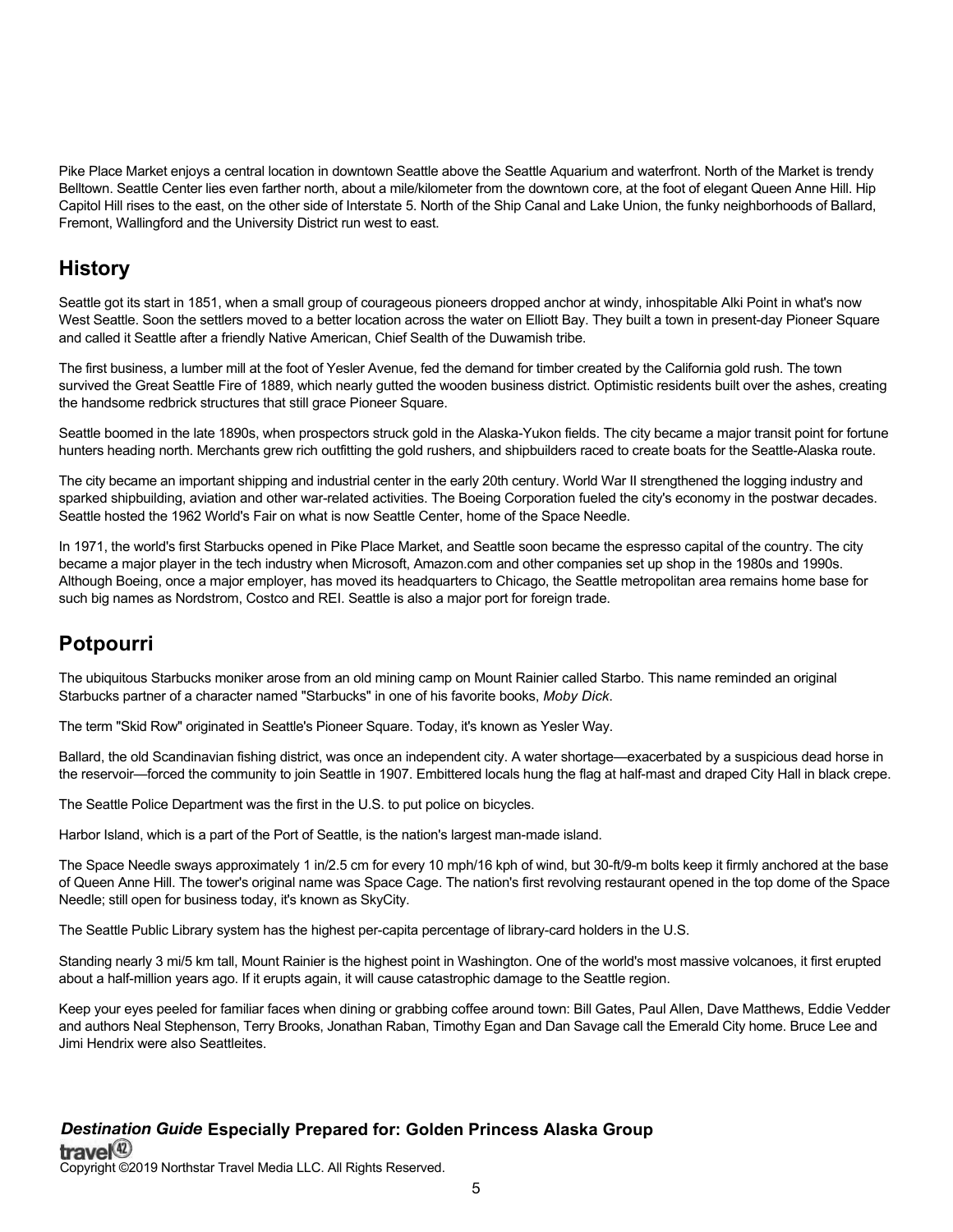

# *StevieTips*

### **Important Note**

We have provided lots of informatio. he key parts to read before departing are:

- 1. **StevieTips**—with useful passport, packing, and local travel tips. **Desintation Guide**—we suggest you at least skim through its 8 pages.
- 2. **Travel Summary**—It is good idea to leave a copy or scan its page 2 for those at home. This includes the **Tour Membership List** (back page) and detailed **Itinerary.**
- 3. Also included in your Documents Package is: a **Bag Tag** for your checked bag, and **E-Ticket**. On the back of United E-Ticket is the Princess Boarding Pass.

**Passport, in hand?** Make sure you get your Passport in hand right away. We have seen people think they know where it is and then go there on the morning of travel and cannot find it. Make sure it is good through June 29, 2019.

Replacing a lost passport in a hurry can be quite expensive. There are no other visas or other tourist cards required for this tour itinerary. Keep your passport with you and only surrender it if a hotel or government official requires you to. *Make a copy of your passport* and see if you can use that if anyone else wants to see it.

**Do you wear a watch?** If you count on your cell phone for the time, it may not work overseas if you have no data plan. We recommend that you get an inexpensive watch to wear and be on time. And get a small travel alarm clock. Being a few minutes is multiplied by those who must wait for you. We will all appreciate getting to leave on time.

**Last Minute News?** If there are any news that would affect our tour, please go to *steviejaytravel.com/ news-terms*.

**Accident, Illness, delay or interruptions?** If you have issues, that you need help with or a claim to make, if you bought the Deluxe Group Plan from AIG Travel Guard, they have staff standing by to help, call toll free 1-866-401-8955 within the U.S. (or internationally by calling collect to this US phone +1-715-295- 9365) and reference **Policy number: 3424004**.

Travel Guard staff provides Travel Medical Assistance, Worldwide Travel Assistance and LiveTravel® Emergency Assistance. For non-insurance help, call Stevie Jay 217-840-9913 or Bill Owen at 217-619- 0202. For Insurance Description of Coverage see: *steviejaytravel.com/alaska.*

**Difficulties en route?** If you have difficulties while on tour, don't suffer in silence—let us know. We want to do what we can to help. Ask your tour manager or tour host.

**Weather** will likely be mild with occasional extremes of temperatures. Rather than heavy clothing, we recommend that you *wear layers.* You might start the day with a light rain jacket, sweater and shirt then peel layers as the day warms up. *WeatherBase.com* gives the following average from low to high of 55-65° with 8" days of rain in June. After the heat of Illinois' typical June, Alaska's weather may feel quite "fresh". So wearing layers of clothing are a good idea—no parkas are needed! When it's a sunny day (20.5 hours long), you may not need many layers then.

A special comment about the glacier cruising days. It can be chilly then especially if cloudy but most people are fine with all their layers and some bring gloves and a hat for those.



**Maximum Checked Bag Size:** 62" total dimensions of Length  $+$  Width  $+$  Height and weight 50 pounds. Here's the link for United www.united.com/ ual/en/us/fly/travel/baggage.html

Your baggage handling fees and tips are covered for one checked bag per person. Mary Beth will pay United for the \$30 per-flight fee for the first checked bag.

If you want to take a *second* checked bag, United's fee for that bag is \$40 per-flight, payable on check-in. And likewise, we must collect \$54 for all the coach drivers, skycaps, porters and stevedores that we tip on your behalf.

**Maximum Carry-on Bags Size Maximum:**  Height 21.5", Width 15.5" & Length 9.5" and 22 pounds. You can *also* bring one small personal item, e.g. small handbag, laptop, duty free or baby changing bag with a maximum size Height 10", Width: 13" & Length 8".

Note that maximum-sized carry-on bags might have to placed in the coach's luggage compartment. So a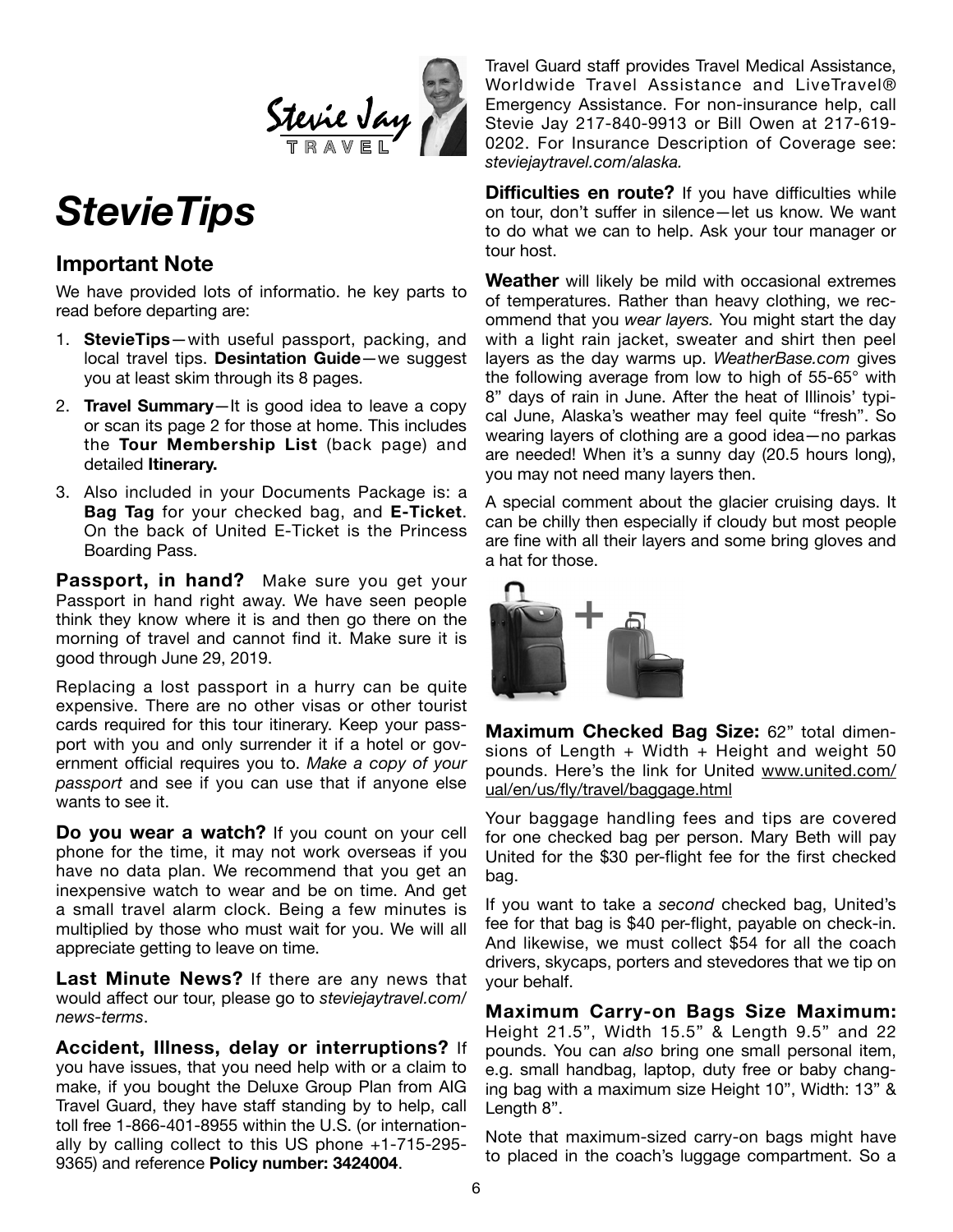*smaller* carry-on bag with wheels *plus* a small to medium sized back pack could be a better combination.

**What not to pack in your** *checked* **bag:** passport, medications or valuable items. If you have medications, bring several days extra in case you are delayed on the return. *Carry these items with you.*

**What to Pack** We already suggested layers, here are more suggestions:

Wrinkle free, drip-dry and comfortable. Getting laundry done on tour is usually impractical (but see the next column for laundry on board the ship).

No dressy clothes are required for the *tour* portion; casual clothes are best. But for the *cruise* portion there are two formal nights and the rest are considered smart casual.

#### *Following are Princess' Clothing Recommendations*

You should dress for a cruise with Princess the same way you would for any stylish land-based resort.

Casual sportswear, including shorts, lightweight pants and jogging suits, is the order of the day both at sea and ashore in hotter climates.

We recommend you bring a sweater, a jacket or an all-weather coat for cool evenings, and for shore excursions, depending on your destination. Due to unpredictable weather, don't forget a hat or visor and a collapsible umbrella. You'll also want low-heeled, rubber-soled shoes for strolling on deck, as well as comfortable walking shoes or sandals to wear.

Princess makes it easy to know what to pack and what to wear when you're dining on board our spectacular ships. There are two designations for dress codes: Smart Casual and Formal.

*Smart Casual Guest attire should be in keeping with* what they would wear to a nice restaurant at home.

- • Skirts/dresses, slacks, blouses and sweaters for women
- Pants and open-neck shirts for men

Inappropriate dinner wear, such as pool or beach attire, shorts, ball caps and casual jeans (with fraying and/or holes) are not permitted in the dining rooms. Shoes must be worn.

**Formal** When formal nights are held, please observe the dress code in the Traditional Dining and Anytime Dining venues for the enjoyment of all our guests.

- • Evening gown, cocktail dress, or elegant pant suit for women
- Tuxedo, dark suit or dinner jacket and slacks for men

**Laundry Services** Take advantage of our onboard laundry and professional cleaning service for a nominal fee. All laundry is returned within 48 hours or on the same day with our express service. We also offer self-service coin- or token-operated launderettes.

Full suite guests and Elite Captain's Circle members also enjoy complimentary laundry and professional cleaning service, except for Presto (same day) service, which carries a charge.

For your convenience, Princess vessels have self-service laundrettes where washers, dryers and laundry products are available for a nominal charge. Please note that irons/ironing boards are available in the self-service laundry rooms. Ironing and using personal clothes steamers are not permitted in any stateroom. Although rare, on certain itineraries, environmental regulations relating to the consumption of water may impact the operating hours of the launderettes. These restrictions, when applicable, will be posted in the Princess Patter, or Princess@Sea (where applicable).

**Cashless Cruising** One of the best things about cruising with Princess is the convenience of being able to sign for all your expenses and have them charged to your stateroom. When you check-in for your cruise, you'll receive a Cruise Card (a personal identification card). The Cruise Card is used to access your personal shipboard account to which all purchases are charged.

An itemized statement will be delivered to your stateroom prior to disembarkation. By providing your credit card in advance, you are automatically registered for Express Check-Out. There is no need to visit the Guest Services/ Purser's Desk to settle your account.



**TSA's 3-1-1** rule requires all carry-on liquids be in containers no larger than 3.4 ounces (100 milliliters) and all of them placed in a *quart-sized zip-lock bag,* one zip bag per passenger. More or larger liquid containers can go in a *checked bag* without limitation. Here is the web address for this: *www.tsa.gov/videos/ travel-tips-3-1-1-liquids-rule.*